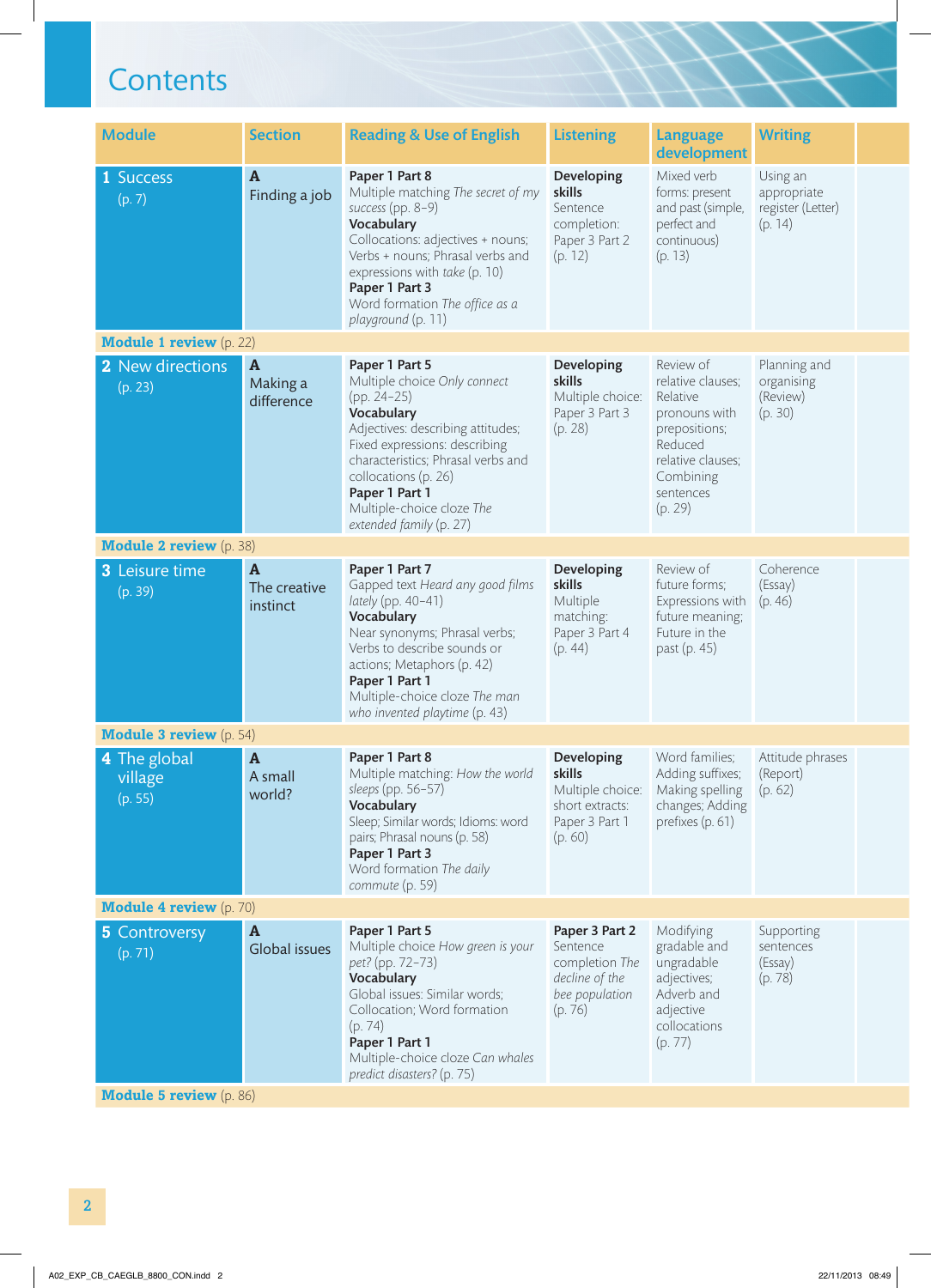| Paper 3 Part 2<br>Paper 1 Part 2<br>Paper 2 Part 2<br>$\bf{B}$<br>Paper 4 Part 2<br>The passive; Register<br>Vocabulary: feelings;<br>Open cloze<br>Sentence completion<br>Letter: writing a letter<br>(p. 18)<br>Learning<br>Migrant children at<br>Long turn (pp. 16-17)<br>The Simón Bolívar<br>of request<br>experiences<br>primary school (p. 15)<br>Youth Orchestra (p. 19)<br>$(pp. 20-21)$<br>$\bf{B}$<br>Paper 1 Part 2<br>Paper 3 Part 3<br>Paper 4 Part 1<br>Use of articles;<br>Paper 2 Part 2<br>Social interaction<br>Multiple choice<br>Singular and<br>Open cloze A second<br>Report: writing<br>A second<br>chance (p. 35)<br>$(pp. 32-33)$<br>plural nouns and<br>a report about a<br>(p. 31)<br>chance<br>verb agreement;<br>project<br>Determiners and<br>$(pp. 36-37)$<br>pronouns (p. 34)<br>$\bf{B}$<br>Paper 1 Part 4<br>Paper 3 Part 4<br>Paper 4 Part 3<br>Modals and semi-<br>Paper 2 Part 1<br>Vocabulary:<br>modals (Part 1);<br>Key word<br>Multiple matching<br>Essay: writing an<br>Stars in their<br>transformations<br>entertainment; Useful<br>Necessity,<br>essay about spending<br>(p. 47)<br>eyes<br>prohibition, advice,<br>(p. 51)<br>leisure time profitably<br>language: exchanging<br>ideas; Collaborative<br>criticism, permission;<br>$(pp. 52-53)$<br>Ability, possibility/<br>task (pp. 48-49)<br>probability, deduction<br>(p. 50)<br>$\mathbf B$<br>Paper 3 Part 1<br>Noun clauses (p. 66)<br>Paper 1 Part 2<br>Paper 2 Part 2<br>Paper 4 Part 2<br>Vocabulary: issues<br>Open cloze The good<br>Multiple choice:<br>Proposal: writing a<br>Making a<br>short extracts (p. 63)<br>and opinions; Useful<br><i>gym</i> (p. 67)<br>proposal about a<br>difference<br>language: expressing<br>community project<br>probability and<br>$(pp. 68-69)$<br>certainty; Long turn<br>$(pp. 64-65)$<br>$\mathbf B$<br>Paper 3 Part 3<br>Paper 4 Part 3<br>Review of<br>Paper 1 Part 6<br>Paper 2 Part 1<br>Multiple choice<br>Vocabulary: security;<br>conditionals; Mixed<br>Cross-text multiple<br>Essay: writing<br>An open<br>matching The social<br>Useful language:<br>conditionals;<br>(p. 79)<br>an essay about<br>society?<br>intensifying<br>Alternatives to if;<br>network (p. 83)<br>protecting against<br>Omission of if<br>identity theft<br>expressions;<br>Collaborative task<br>(p. 82)<br>$(pp. 84-85)$<br>$(pp. 80-81)$ | <b>Section</b> | <b>Listening</b> | <b>Speaking</b> | <b>Language</b><br>development | <b>Reading &amp;</b><br><b>Use of English</b> | <b>Writing</b> |
|----------------------------------------------------------------------------------------------------------------------------------------------------------------------------------------------------------------------------------------------------------------------------------------------------------------------------------------------------------------------------------------------------------------------------------------------------------------------------------------------------------------------------------------------------------------------------------------------------------------------------------------------------------------------------------------------------------------------------------------------------------------------------------------------------------------------------------------------------------------------------------------------------------------------------------------------------------------------------------------------------------------------------------------------------------------------------------------------------------------------------------------------------------------------------------------------------------------------------------------------------------------------------------------------------------------------------------------------------------------------------------------------------------------------------------------------------------------------------------------------------------------------------------------------------------------------------------------------------------------------------------------------------------------------------------------------------------------------------------------------------------------------------------------------------------------------------------------------------------------------------------------------------------------------------------------------------------------------------------------------------------------------------------------------------------------------------------------------------------------------------------------------------------------------------------------------------------------------------------------------------------------------------------------------------------------------------------------------------------------------------------|----------------|------------------|-----------------|--------------------------------|-----------------------------------------------|----------------|
|                                                                                                                                                                                                                                                                                                                                                                                                                                                                                                                                                                                                                                                                                                                                                                                                                                                                                                                                                                                                                                                                                                                                                                                                                                                                                                                                                                                                                                                                                                                                                                                                                                                                                                                                                                                                                                                                                                                                                                                                                                                                                                                                                                                                                                                                                                                                                                                  |                |                  |                 |                                |                                               |                |
|                                                                                                                                                                                                                                                                                                                                                                                                                                                                                                                                                                                                                                                                                                                                                                                                                                                                                                                                                                                                                                                                                                                                                                                                                                                                                                                                                                                                                                                                                                                                                                                                                                                                                                                                                                                                                                                                                                                                                                                                                                                                                                                                                                                                                                                                                                                                                                                  |                |                  |                 |                                |                                               |                |
|                                                                                                                                                                                                                                                                                                                                                                                                                                                                                                                                                                                                                                                                                                                                                                                                                                                                                                                                                                                                                                                                                                                                                                                                                                                                                                                                                                                                                                                                                                                                                                                                                                                                                                                                                                                                                                                                                                                                                                                                                                                                                                                                                                                                                                                                                                                                                                                  |                |                  |                 |                                |                                               |                |
|                                                                                                                                                                                                                                                                                                                                                                                                                                                                                                                                                                                                                                                                                                                                                                                                                                                                                                                                                                                                                                                                                                                                                                                                                                                                                                                                                                                                                                                                                                                                                                                                                                                                                                                                                                                                                                                                                                                                                                                                                                                                                                                                                                                                                                                                                                                                                                                  |                |                  |                 |                                |                                               |                |
|                                                                                                                                                                                                                                                                                                                                                                                                                                                                                                                                                                                                                                                                                                                                                                                                                                                                                                                                                                                                                                                                                                                                                                                                                                                                                                                                                                                                                                                                                                                                                                                                                                                                                                                                                                                                                                                                                                                                                                                                                                                                                                                                                                                                                                                                                                                                                                                  |                |                  |                 |                                |                                               |                |
|                                                                                                                                                                                                                                                                                                                                                                                                                                                                                                                                                                                                                                                                                                                                                                                                                                                                                                                                                                                                                                                                                                                                                                                                                                                                                                                                                                                                                                                                                                                                                                                                                                                                                                                                                                                                                                                                                                                                                                                                                                                                                                                                                                                                                                                                                                                                                                                  |                |                  |                 |                                |                                               |                |
|                                                                                                                                                                                                                                                                                                                                                                                                                                                                                                                                                                                                                                                                                                                                                                                                                                                                                                                                                                                                                                                                                                                                                                                                                                                                                                                                                                                                                                                                                                                                                                                                                                                                                                                                                                                                                                                                                                                                                                                                                                                                                                                                                                                                                                                                                                                                                                                  |                |                  |                 |                                |                                               |                |
|                                                                                                                                                                                                                                                                                                                                                                                                                                                                                                                                                                                                                                                                                                                                                                                                                                                                                                                                                                                                                                                                                                                                                                                                                                                                                                                                                                                                                                                                                                                                                                                                                                                                                                                                                                                                                                                                                                                                                                                                                                                                                                                                                                                                                                                                                                                                                                                  |                |                  |                 |                                |                                               |                |
|                                                                                                                                                                                                                                                                                                                                                                                                                                                                                                                                                                                                                                                                                                                                                                                                                                                                                                                                                                                                                                                                                                                                                                                                                                                                                                                                                                                                                                                                                                                                                                                                                                                                                                                                                                                                                                                                                                                                                                                                                                                                                                                                                                                                                                                                                                                                                                                  |                |                  |                 |                                |                                               |                |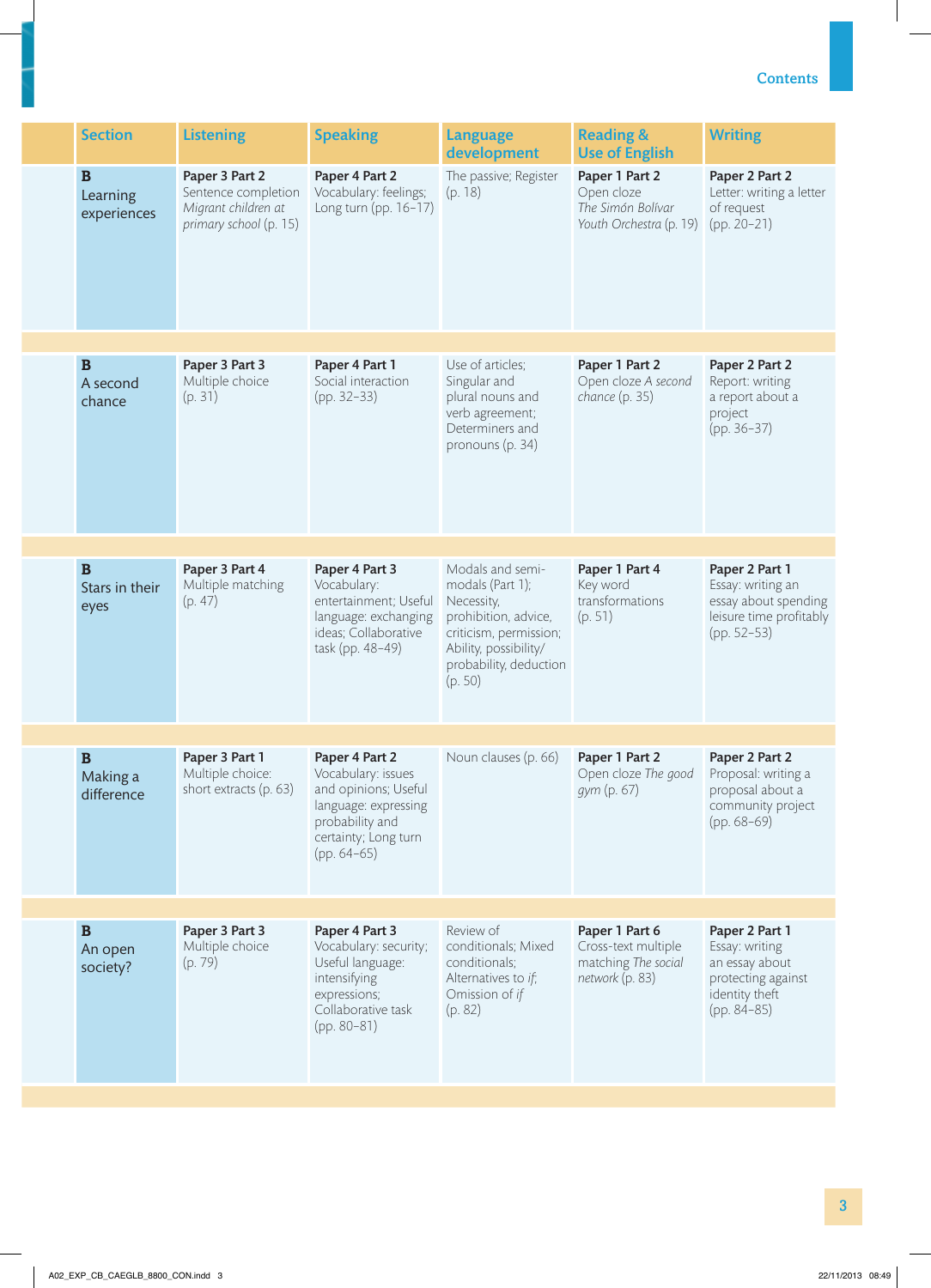| <b>Module</b>                         | <b>Section</b>                                            | <b>Reading &amp; Use of English</b>                                                                                                                                                                                                                                                                                | <b>Listening</b>                                                                   | Language<br>development                                                                                                            | <b>Writing</b>                                                                |  |
|---------------------------------------|-----------------------------------------------------------|--------------------------------------------------------------------------------------------------------------------------------------------------------------------------------------------------------------------------------------------------------------------------------------------------------------------|------------------------------------------------------------------------------------|------------------------------------------------------------------------------------------------------------------------------------|-------------------------------------------------------------------------------|--|
| <b>6</b> Communication<br>(p. 87)     | $\overline{A}$<br>Getting your<br>message<br>across       | Paper 1 Part 7<br>Gapped text You've been verbed<br>(pp. 88-89)<br>Vocabulary<br>Communication: Phrasal verbs;<br>Expressions with speak, talk and<br>say; Informal expressions: speaking<br>and understanding (p. 90)<br>Paper 1 Part 3<br>Word formation Mobile phones: a<br>benefit or social nuisance? (p. 91) | Paper 3 Part 4<br>Multiple<br>matching<br>(p. 92)                                  | Spelling rules;<br>Words that are<br>easily confused;<br>Hyphens<br>(p. 93)                                                        | Cohesion<br>(p. 94)                                                           |  |
| <b>Module 6 review</b> (p. 102)       |                                                           |                                                                                                                                                                                                                                                                                                                    |                                                                                    |                                                                                                                                    |                                                                               |  |
| 7 Values<br>(p. 103)                  | $\mathbf{A}$<br>Home<br>matters                           | Paper 1 Part 5<br>Multiple choice Why going back<br>home can be dangerous (pp. 104-105)<br>Vocabulary<br>Words that are easily confused;<br>Idiomatic expressions: home and<br>family; Word formation; My ideal<br>home (p. 106)<br>Paper 1 Part 1<br>Multiple-choice cloze What is a<br>home? (p. 107)            | Paper 3 Part 1<br>Multiple choice:<br>short extracts<br>(p. 108)                   | Cleft sentences:<br>emphasis with<br>what, the thing,<br>the reason,<br>the place, all ;<br>Emphasis with<br>$it + be$<br>(p. 109) | Punctuation<br>(p. 110)                                                       |  |
| <b>Module 7 review</b> (p. 118)       |                                                           |                                                                                                                                                                                                                                                                                                                    |                                                                                    |                                                                                                                                    |                                                                               |  |
| 8 A rich life<br>(p. 119)             | $\mathbf{A}$<br><b>Mixing</b><br>business and<br>pleasure | Paper 1 Part 8<br>Multiple matching Two's company<br>(pp. 120-121)<br>Vocabulary<br>Business: Fixed expressions;<br>Collocations; Compounds;<br>Prepositions (p. 122)<br>Paper 1 Part 3<br>Word formation Amazon.com:<br>a success story of our time (p. 123)                                                      | Paper 3 Part 3<br>Multiple choice<br>(p. 124)                                      | Emphasis<br>using negative<br>introductory<br>expressions;<br>Emphasis<br>through fronting<br>parts of the<br>sentence<br>(p. 125) | Using a range<br>of language<br>(Review)<br>(p. 126)                          |  |
| <b>Module 8 review</b> (p. 134)       |                                                           |                                                                                                                                                                                                                                                                                                                    |                                                                                    |                                                                                                                                    |                                                                               |  |
| 9 The world of<br>science<br>(p. 135) | $\boldsymbol{\mathsf{A}}$<br>Personal<br>challenges       | Paper 1 Part 7<br>Gapped text The men and women<br>hurtling around the planet<br>(pp. 136-137)<br>Vocabulary<br>Expressions connected to space;<br>Ways of seeing; Word formation:<br>science; Idioms with like (p. 138)<br>Paper 1 Part 3<br>Word formation An instinct to<br><i>invent</i> (p. 139)              | Paper 3 Part 2<br>Sentence<br>completion The<br>self-cleaning<br>house<br>(p. 140) | Reported<br>speech:<br>patterns after<br>reporting verbs;<br>Impersonal<br>report structure<br>(p. 141)                            | Sentence<br>skills: accuracy<br>(Article)<br>(p. 142)                         |  |
| <b>Module 9 review</b> (p. 150)       |                                                           |                                                                                                                                                                                                                                                                                                                    |                                                                                    |                                                                                                                                    |                                                                               |  |
| 10 A positive<br>outlook<br>(p. 151)  | $\mathbf{A}$<br><b>Teamwork</b>                           | Paper 1 Part 8<br>Multiple matching Team Vettel<br>$(pp. 152 - 153)$<br>Vocabulary<br>Health and fitness: Word formation,<br>similar words, etc.; Sport and<br>fitness metaphors (p. 154)<br>Paper 1 Part 1<br>Multiple-choice cloze Team spirit<br>(p. 155)                                                       | Paper 3 Part 1<br>Multiple choice:<br>short extracts<br>(p. 156)                   | Participle and<br>to-infinitive<br>clauses<br>(p. 157)                                                                             | Sentence<br>variety: using<br>a range of<br>structures<br>(Email)<br>(p. 158) |  |
| <b>Module 10 review</b> (p. 166)      |                                                           |                                                                                                                                                                                                                                                                                                                    |                                                                                    |                                                                                                                                    |                                                                               |  |

Exam reference (pp. 167–172) Expert grammar (pp. 173–189) Expert writing (pp. 190–202) Expert speaking (pp. 203–207)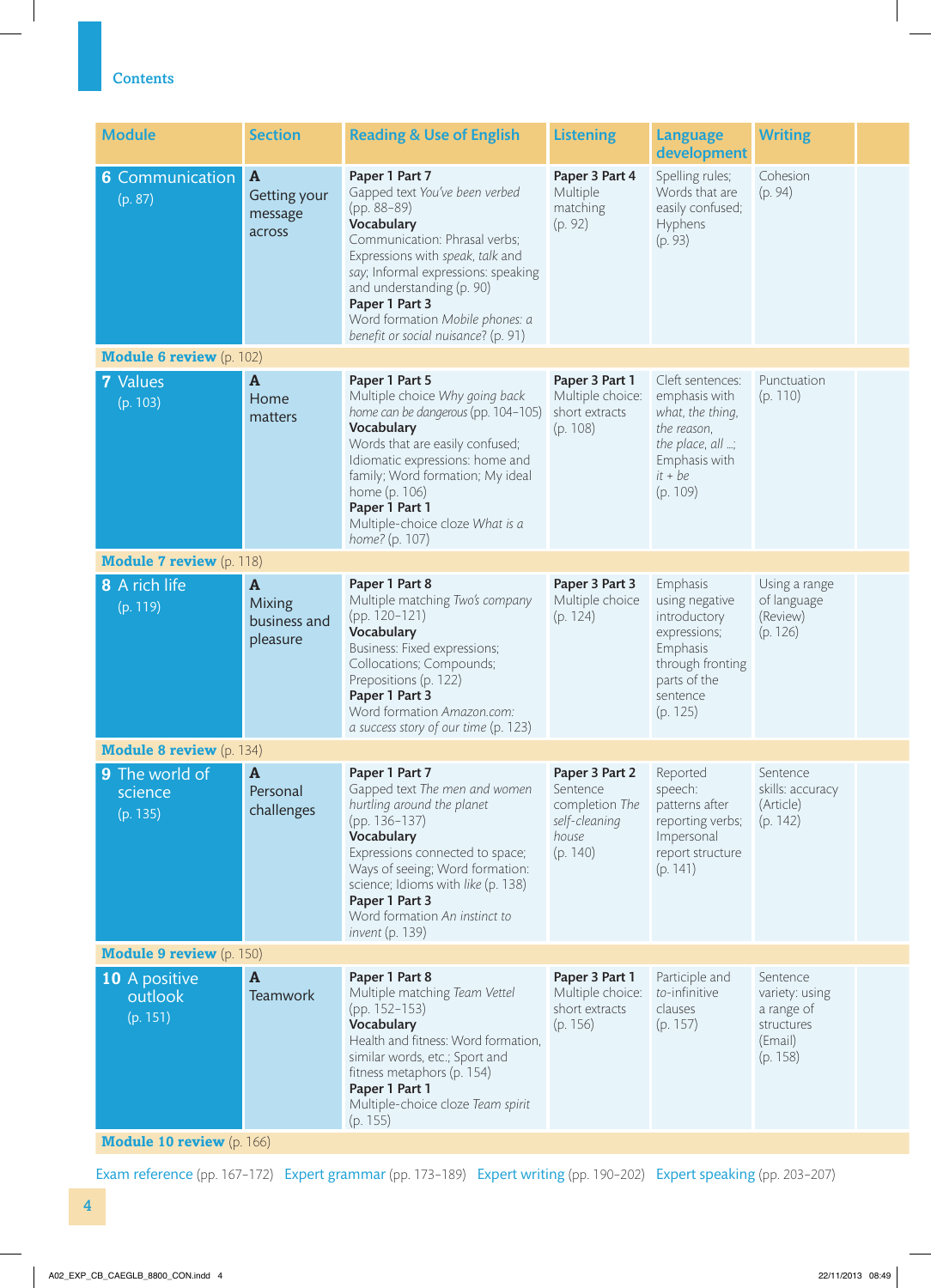| <b>Section</b>                     | <b>Listening</b>                                                 | <b>Speaking</b>                                                                                                                                   | <b>Language</b><br>development                                                                                                                         | <b>Reading &amp;</b><br><b>Use of English</b>                                                      | <b>Writing</b>                                                                                                       |
|------------------------------------|------------------------------------------------------------------|---------------------------------------------------------------------------------------------------------------------------------------------------|--------------------------------------------------------------------------------------------------------------------------------------------------------|----------------------------------------------------------------------------------------------------|----------------------------------------------------------------------------------------------------------------------|
| $\mathbf B$<br>A sixth sense       | Paper 3 Part 2<br>Sentence completion<br>Intuition (p. 95)       | Paper 4 Part 2<br>Vocabulary:<br>emotional reactions;<br>Useful language;<br>Long turn<br>(pp. 96-97)                                             | Verb $+ -$ ing or<br>infinitive with to?;<br>Verb + object +<br>infinitive/-ing; Verb<br>+ -ing form/infinitive<br>with a change of<br>meaning (p. 98) | Paper 1 Part 4<br>Key word<br>transformations<br>(p. 99)                                           | Paper 2 Part 1<br>Essay: writing an<br>essay about today's<br>youth (pp.100-101)                                     |
|                                    |                                                                  |                                                                                                                                                   |                                                                                                                                                        |                                                                                                    |                                                                                                                      |
| $\mathbf B$<br>Seeing the<br>world | Paper 3 Part 4<br>Multiple matching<br>(p. 111)                  | Paper 4 Part 3<br>Vocabulary: travel;<br>Collaborative task<br>(pp. 112-113)                                                                      | Past tenses for<br>hypothetical<br>meanings; wish/<br>if only; Other<br>expressions (p. 114)                                                           | Paper 1 Part 2<br>Open cloze<br>Memories are made<br>of this (p. 115)                              | Paper 2 Part 2<br>Letter of complaint:<br>writing a letter to an<br>airline (pp. 116-117)                            |
|                                    |                                                                  |                                                                                                                                                   |                                                                                                                                                        |                                                                                                    |                                                                                                                      |
| $\bf{B}$<br>A means to<br>an end?  | Paper 3 Part 1<br>Multiple choice:<br>short extracts<br>(p. 127) | Paper 4 Part 2<br>Vocabulary:<br>spending, investing<br>and giving; Long turn<br>(pp. 128-129)                                                    | Comparatives and<br>superlatives; Other<br>ways of making<br>comparisons (p. 130)                                                                      | Paper 1 Part 4<br>Key word<br>transformations<br>(p. 131)                                          | Paper 2 Part 2<br>Review: writing a<br>review of a book<br>(pp. 132-133)                                             |
|                                    |                                                                  |                                                                                                                                                   |                                                                                                                                                        |                                                                                                    |                                                                                                                      |
| B<br><b>Brain power</b>            | Paper 3 Part 3<br>Multiple choice<br>(p. 143)                    | Paper 4 Part 3<br>Vocabulary: the mind;<br>Collaborative task<br>$(pp. 144-145)$                                                                  | Nouns, adjectives,<br>verbs + prepositions;<br>Preposition + -inq<br>verb; Confusing pairs<br>(p. 146)                                                 | Paper 1 Part 6<br>Cross-text multiple<br>matching Adult<br>learning (p. 147)                       | Paper 2 Part 1<br>Essay: writing<br>an essay about<br>government funding<br>for scientific research<br>(pp. 148-149) |
|                                    |                                                                  |                                                                                                                                                   |                                                                                                                                                        |                                                                                                    |                                                                                                                      |
| $\mathbf B$<br>Feeling good        | Paper 3 Part 4<br>Multiple matching<br>(p.159)                   | <b>Complete Paper 4</b><br>Paper 4 quiz; Part 1:<br>Social interaction;<br>Part 2: Long turn;<br>Part 3: Collaborative<br>task; Part 4: Extending | Modals and semi-<br>modals (Part 2);<br>Certainty, willingness<br>and characteristic<br>behaviour; Modal<br>revision; Alternatives                     | Paper 1 Part 2<br>Open cloze The<br>optimism bias<br>Paper 1 Part 4<br>Key word<br>transformations | Paper 2 Part 2<br>Proposal: writing a<br>proposal for a leisure<br>centre (pp. 164-165)                              |